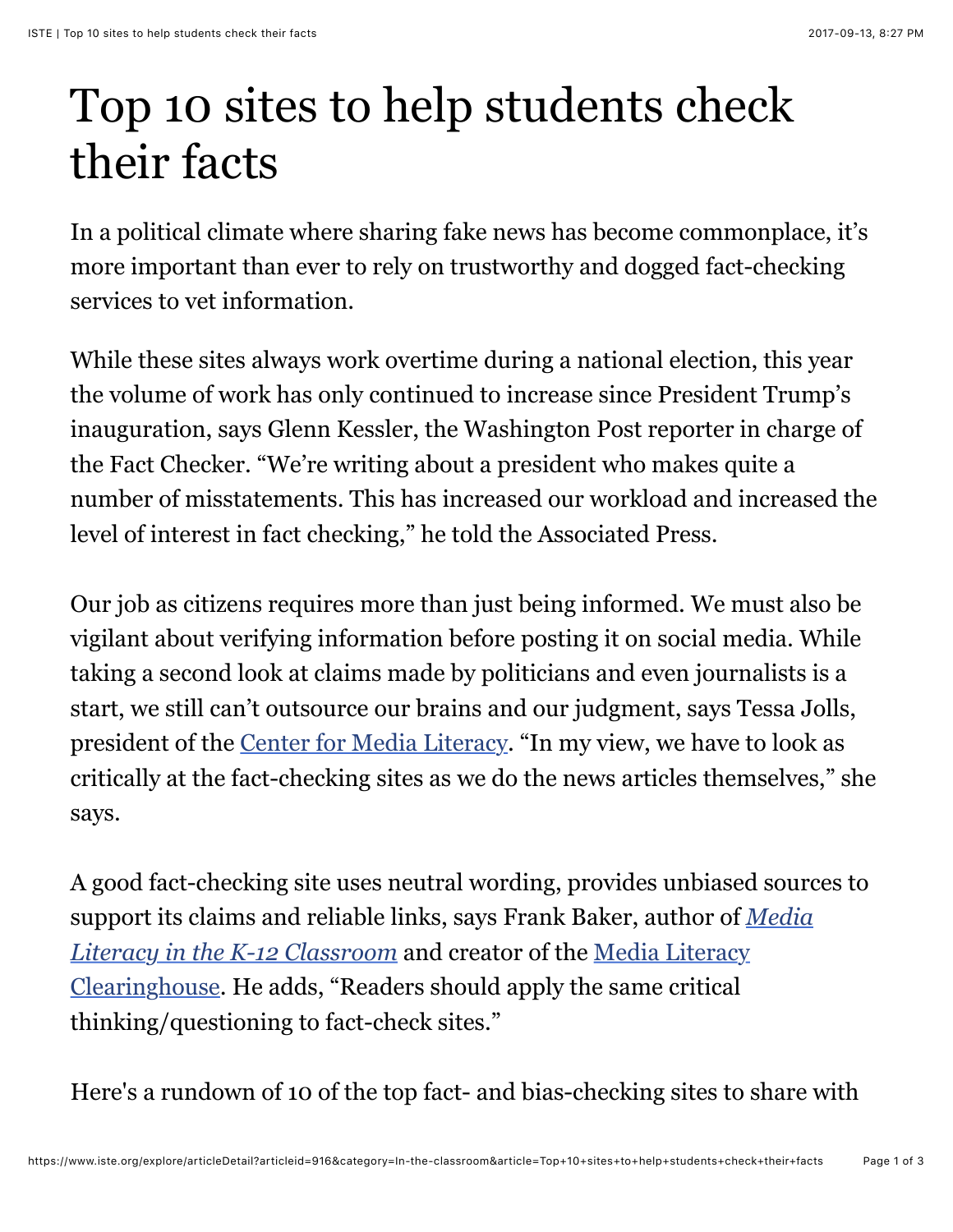## your students.

[AllSides.](http://www.allsides.com/) While not a fact-checking site, AllSides curates stories from right, center and left-leaning media so that readers can easily compare how bias influences reporting on each topic.

[Fact Check.](http://www.factcheck.org/) This nonpartisan, nonprofit project of the Annenberg Public Policy Center of the University of Pennsylvania monitors the factual accuracy of what is said by U.S. political players, including politicians, TV ads, debates, interviews and news releases.

[Media Matters.](https://mediamatters.org/) This nonprofit and self-described liberal-leaning research center monitors and corrects conservative misinformation in the media.

[NewsBusters](http://www.newsbusters.org/). A project of the conservative Media Research Center, NewsBusters is focused on "documenting, exposing and neutralizing liberal media bias."

[Open Secrets](https://www.opensecrets.org/). This nonpartisan, independent and nonprofit website run by the Center for Responsive Politics tracks how much and where candidates get their money.

[Politifact.](http://www.politifact.com/) This Pulitzer Prize winning website rates the accuracy of claims by elected officials. Run by editors and reporters from the independent newspaper Tampa Bay Times, Politicfact features the Truth-O-Meter that rates statements as "True," "Mostly True," "Half True," "False," and "Pants on Fire."

[ProPublica.](https://www.propublica.org/) This independent, nonprofit newsroom has won several Pulitzer Prizes, including the 2016 Prize for Explanatory Reporting. ProPublica produces investigative journalism in the public interest.

[Snopes](http://www.snopes.com/). This independent, nonpartisan website run by professional